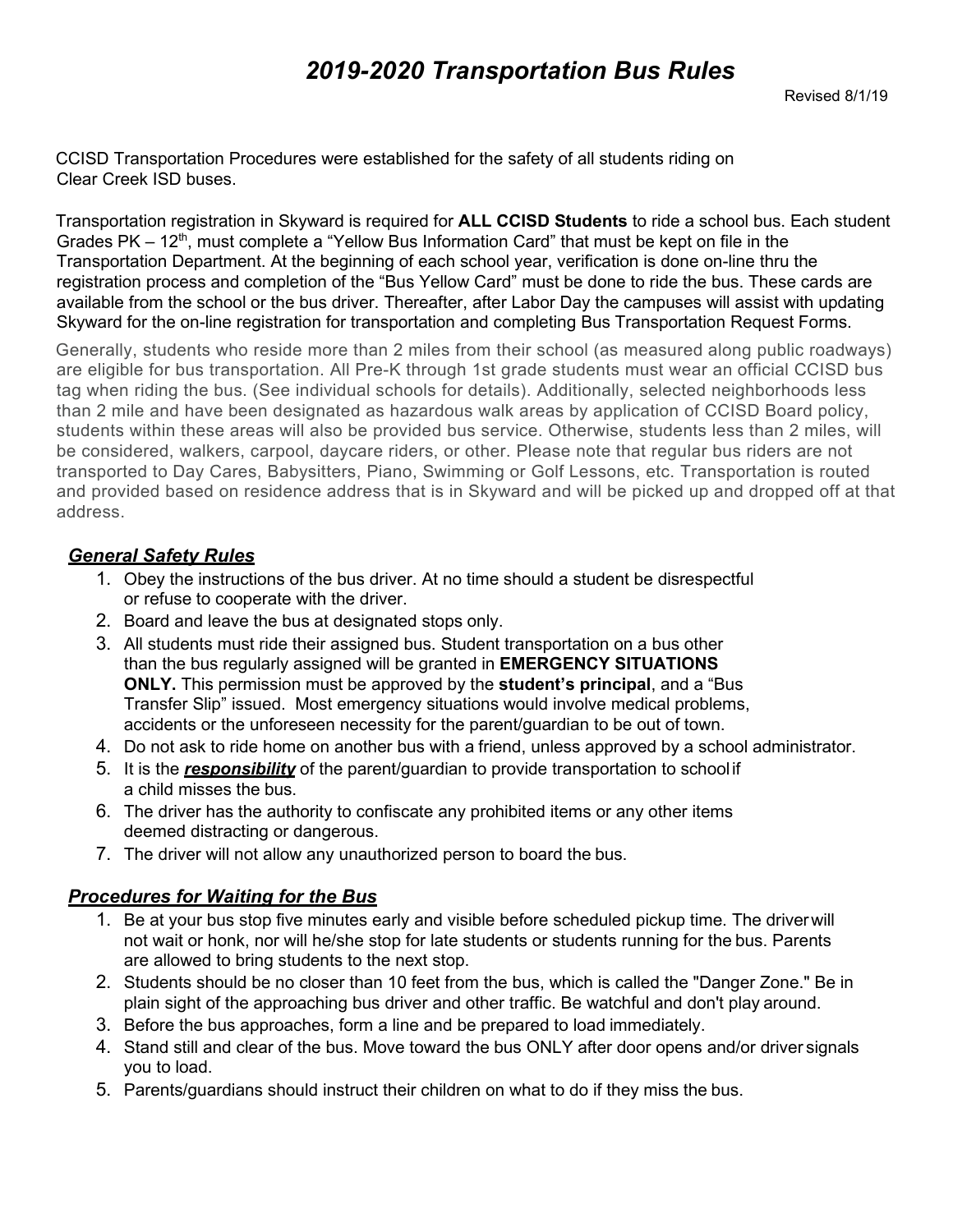# **Loading the Bus**

- 1. Do not push or shove; always use the handrail, know as 3 point contact.
- 2. Stay out of the bus "Danger Zone." Wait until the door opens or driver gives signal before approaching the bus.
- 3. Go directly to your assigned seat. The bus will not move until all students are seated. Students must always remain seated, while bus is in motion. Delays affect traffic and schedules.
- 4. Seating arrangement will be assigned. The bus driver may change seating arrangements anytime he/she deems necessary.
- 5. Stay clear of the bus when the engine is started. Do not chase or hang onto the bus at any time. Stay out of the bus "Danger Zone". At the Campus while loading in the afternoon, students will not be allowed to board bus after the doors are closed, without administrative approval.

#### **Conduct on the Bus**

- 1. Classroom dress code and conduct rules shall be followed. Shoes must be worn while riding the bus
- 2. Normal conversation is permitted; avoid loud noises that may distract the driver and create an unsafe condition. Do not talk to driver while bus is in motion.
- 3. Keep all body parts inside the bus.
- 4. Scuffling, fighting and the use of obscene, vulgar or profane language and gestures are forbidden.
- 5. Do not spit or throw objects inside or out of the bus.
- 6. Do not litter, mark, cut or scratch any part of the bus. Student is responsible for damage.
- 7. Do not tamper with bus equipment.
- 8. The emergency door and exit controls should be used by pupils only during supervised drills or actual emergency.
- 9. Students shall never attempt to operate the passenger door or other controls except in case of emergency.
- 10. Students shall remain seated at all times and face forward for the duration of the trip. Shall keep their feet in front of them and out of the bus aisle.
- 11. Do not spray any substance (ex. hairspray, cologne, perfume, deodorant) while on the bus.

#### **Getting Off the Bus**

- 1. Stay seated until the bus has come to a complete stop and the door has been opened.
- 2. Use the handrail and take one step at a time when leaving the bus.
- 3. Wait for your turn to leave the bus. Pushing and crowding will only slow exiting and may cause an accident.
- 4. Students must move away from the bus as soon as they disembark. Do not chase or hang onto the bus at any time. Stay out of the bus "Danger Zone."
- 5. If crossing the street, cross in front of the bus and wait for the driver to signal.
- 6. If an article drops or rolls near or under the bus, get the attention of the driver immediately and have the driver assist you to retrieve the article. Do not attempt to retrieve the item without the assistance from the driver.

#### **Dropping Off Prekindergarten and Kindergarten**

Parents or a documented designee must be at the bus stop to receive P-K and K-G students. If no one is there to receive the student, the student will be returned to the campus. It is the responsibility of the parent to see that students who are returned to school are picked up. Any student returned three times, will have their riding privileges suspended for the remainder of the school year.

#### **Designated Stop/Changes**

Students will be picked up and dropped off at the student's designated bus stop. Only one location for pickup and one location for drop-off will be allowed.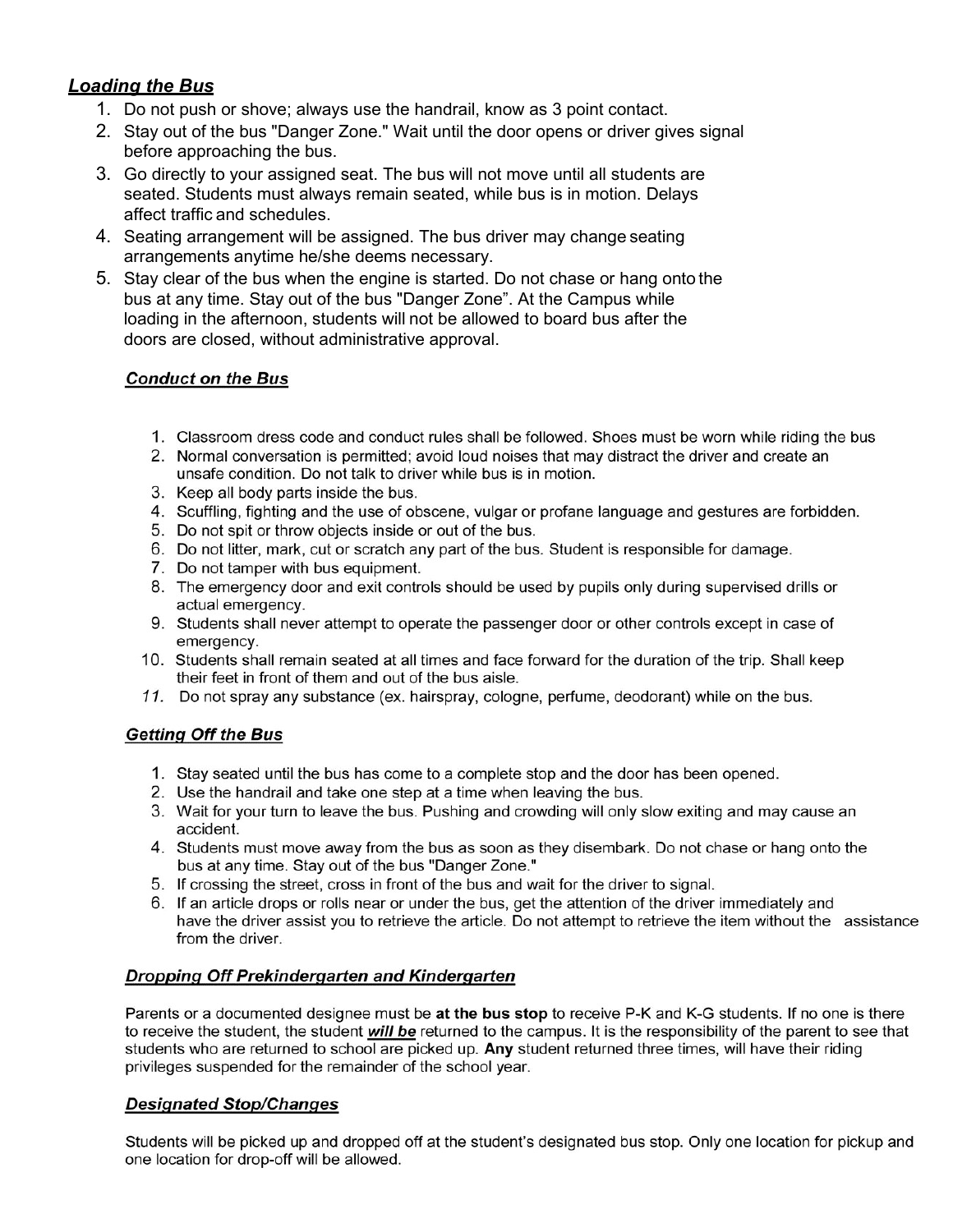### *Procedures for Bus Tag System for PK & Kinder Students:*

- Campuses will distribute Bus tags on the first day of school on bright yellow card stock.
- These YELLOW tags will need to have all information filled out in its entirety. The bus tag should be marked with a large "K" or "PK" on the back. **PLEASE Do not mark other grade levels of students with Yellow Tags.**
- Pre-K, Kindergarten and Bilingual students must have a tag attached to their backpack for the entire school year. Schools will replace these tags when necessary.
- The Parent/Guardian and any siblings, whom the Parent/Guardian would like for the student to get off the bus with, will also need a matching tag.
- Siblings will need to attach the tag to their backpack, the **siblings tag should be marked with a large "S" on the back of tag.** We encourage the parent to take a picture of the tag and save it in their cell phone, for use to receive student off the bus. Other persons authorized to pick up students must be registered with the school and Transportation.
- Students placed on the wrong bus, will be returned to the school, at the end of the route or whenever possible.

### *Prohibited Items on the Bus*

- 1. Tobacco, E-cigarettes, any smoking material
- 2. Live Animals
- 3. Glass containers
- 4. Alcoholic beverages, drugs or chemicals.
- 5. Weapons, explosive devices, stun guns, pepper spray, sharp objects or firecrackers.
- 6. Objects such as (large musical instrument, shop project or tri-fold).
- 7. All items brought on bus, must be kept on the student's lap or within the seating compartment and may not deny **another student a seat.**
- 8. Balls, balloons and skateboards, bats, golf club(s).
- 9. Food or drinks (no eating or drinking on the bus).
- 10. Matches or lighters
- 11. Liquid Cleaning Supplies
- 12. Perfumes, or any type of body sprays.
- 13. Sound producing electronic devices or headphones without permission.
- 14. Video recording or photos, on bus and position on Social media is prohibited.
- 15. Pencils or pens that do not remain in their pocket or backpack.
- 16. Any other item prohibited by the CCISD Student Code of Conduct.

#### *Accidents or Emergencies*

- 1. Follow the driver's instructions.
- 2. If you must leave the bus, stay in a group and move to a safe location as directed.
- 3. The following procedures will be used for evacuation in an emergency:
	- a. Students nearest the door will open the door and hold it open.
	- b. Leave the bus in a single file as quickly and quietly as possible.
	- c. Evacuation will start with the seat nearest the front door unless otherwise instructed.
	- d. Follow the driver's instructions completely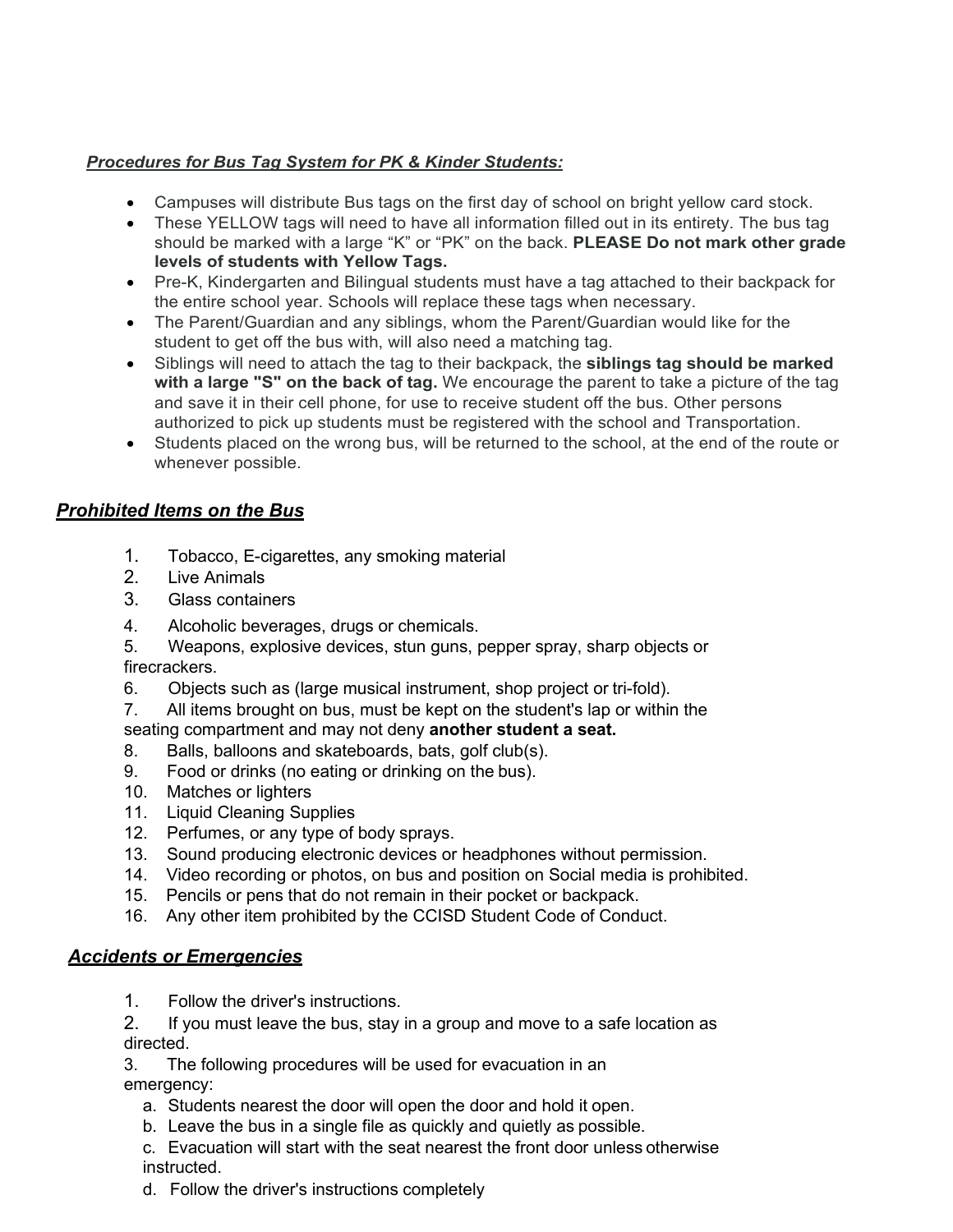## *Discipline*

The school bus is an extension of the classroom and discipline will be administered by the Transportation Department with assistance from the bus driver. All school board policies that apply to student conduct and other student-related activities apply to the school bus. The following procedures shall be followed when discipline concern arises on a bus serving a regular route or an extracurricular activity:

1. The driver may pull the bus over and stop in order to safely manage student behavior.

2. If the student refuses to comply with a reasonable request, the driver will report the incident to their Route Supervisor upon returning to the Transportation Department. The notification shall be made in writing on the School Bus Safety Report.

3. The Route Supervisor shall investigate the incident and notify the driver of the action taken.

#### 4.**Consequences**

 1st report = Written Warning/Verbal Correction 2nd report = Written Warning or 3-day suspension from Bus 3rd report = 5-day suspension from riding the bus. 4th report = 10-day suspension from riding the bus. 5th report = 30-day suspension from riding the bus. 6th report = suspension from riding the bus for the remainder of the year.

Note: At the discretion of the Transportation Department, bus riding privileges may be suspended due to the nature of the infraction. (See Below)

A suspension from the *Home to School/School to Home* school bus includes, **ALL CCISD School buses** including Midday, and After School Program Buses.

School Administration reserves the right to discuss with transportation and/or adjust suspension dates based on school calendar and severity of the incident and if multiple infractions occur.

When a student loses their bus riding privileges, a staff member from the School and/or the Transportation Department will contact the parent / guardian by phone, email or USPS, to confirm the suspension start/end dates. If a parent / guardian cannot be reached after multiple attempts, a letter will be sent home with the student in an envelope for the parents /guardian.

Note: In the case of serious misconduct that endangers the safety of other students or the driver, the student(s) may be removed from the bus by any school official or law enforcement assistance.

Serious Violation: The Director of Transportation or his designee has the authority to bypass steps from serious violations or to repeat a step if the behavior is not a serious violation. Some examples of a serious violation are fighting, cursing, threatening the driver, etc. The campus administration may impose additional consequences or take appropriate additional disciplinary action in accordance with the Student Code of Conduct.